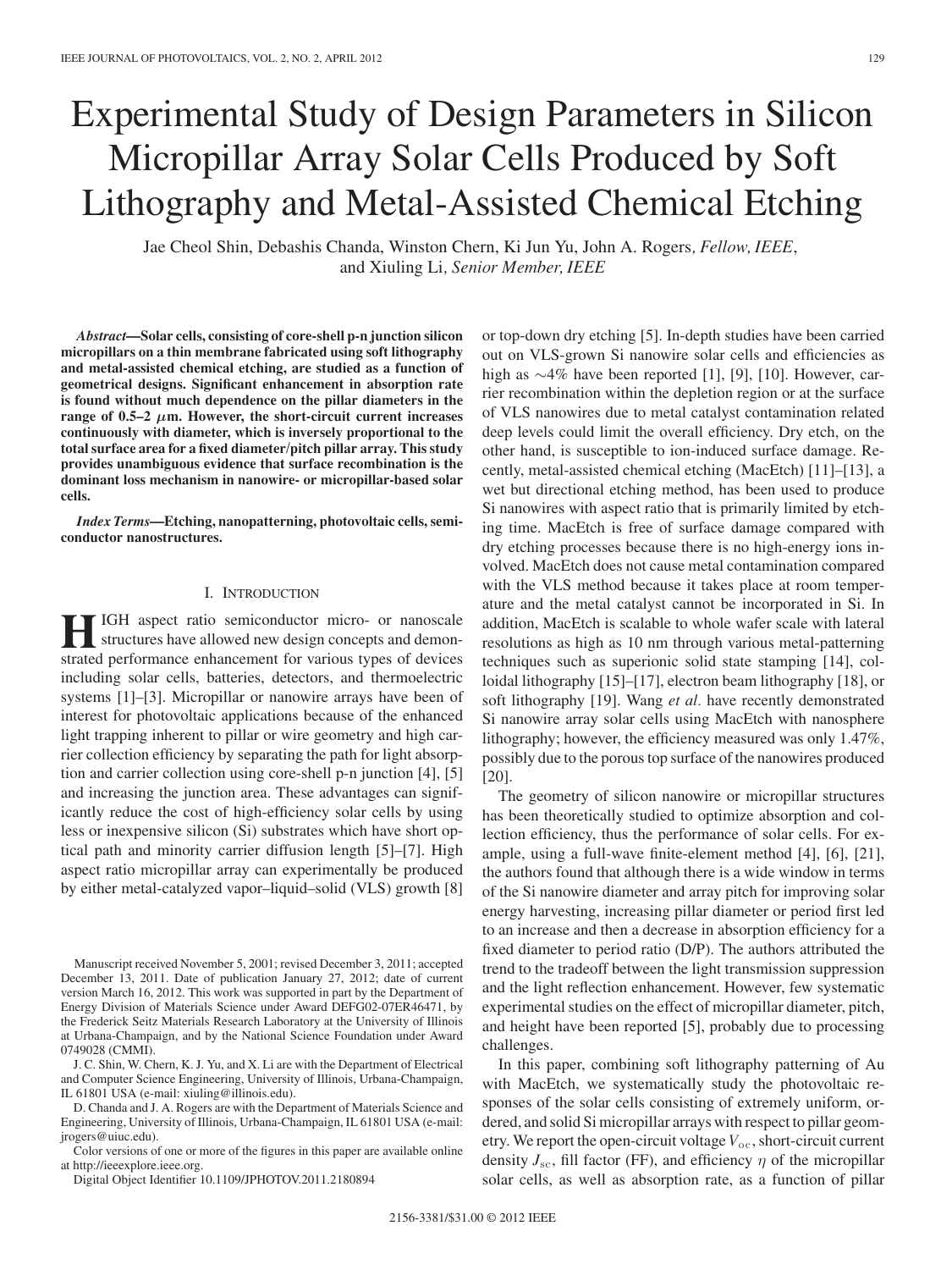

Fig. 1. (a) Schematic illustration of the MacEtch mechanism, where the metal pattern (Au mesh in yellow color) descends by etching Si directly underneath resulting in a 3-D Si structure (Si pillars are in gray color). (b) 45◦ tilted SEM image of Si micropillar array produced by Au-MacEtch. (c) Optical image of MacEtched micropillar arrays. Each square consists of pillars of different diameters.

diameter and spacing, measured under air mass 1.5 (AM 1.5,  $100 \text{ mW/cm}^2$ ) illumination.

### II. EXPERIMENTAL PROCEDURE

p-type Si (1 0 0) ( $\rho = 1$ –10  $\Omega$ ·cm) substrate was used to generate micropillar array using MacEtch. Au was used as the MacEtch catalyst because it has been known to produce solid and smooth surface compared with other catalysts [14], [18]. Au mesh patterns of a variety of dimensions were generated by soft lithography with a liftoff process [19]. The MacEtch solution to produce solid micropillar was a mixture of concentrated HF,  $H_2O_2$ , and ethanol (EtOH). In MacEtch, the oxidizing agent (i.e.,  $H_2O_2$ ) generates free holes  $(h^+)$  when catalyzed by the metal. The holes oxidize Si at the metal–Si interface and HF dissolves oxidized Si [12]. As a result, the material directly underneath the metal is preferentially removed and the metal descends into the semiconductor, as illustrated in Fig. 1(a). The etch rate for Si can be as fast as  $>3$   $\mu$ m/min and the etching direction and surface roughness can be controlled by etchant concentration [14]. Fig. 1(b) shows a scanning electron microscope (SEM) image of Si micropillars generated by Au-MacEtch with 1- $\mu$ m diameter and 1.66  $\mu$ m in pitch. The volume ratio of the etching solution was 5, 1, and 1 for concentrated HF,  $H_2O_2$ , and EtOH, respectively. After MacEtch, the Au catalyst was removed in wet etching solution (e.g., gold etchant TFA, Transene Inc.) and the sample was further cleaned with RCA (Radio Corporation of America) and HF solutions. Shown in Fig. 1(c) is an optical image of micropillar arrays with each square (4 mm  $\times$ 4 mm) having a different diameter showing different reflectivity.

Fig. 2 illustrates the micropillar array solar cell p-n junction and metal contact schemes (left: cross section; right: top view). The  $n^+$  Si shell on the surface of p-Si micropillar was formed by thermal diffusion of solid phosphorus doping source  $(P_2O_5)$ in a furnace at 1000 °C for 7 min. The thickness of  $n^+$  shell was estimated to be ∼200 nm using the Deal and Grove model. The backside of the sample was protected by  $1-\mu m$ -thick SiO<sub>2</sub> during thermal treatment and cleaned with HF afterward. Similarly,



Fig. 2. Schematic illustrations of the solar cell structure, (left) cross section and (right) top view, with the core-shell junction and metal contact scheme indicated. The pillar height and tray thickness are not to scale.

the  $p^+$  contact layer on the backside of sample was thermally diffused using solid boron doping sources  $(B_2O_3)$  for 20 min at 1000 °C while the top side of sample was protected by  $SiO<sub>2</sub>$ . The sample was cleaned again with HF and RCA after thermal diffusion. 80 nm of  $\sinh_x$  was deposited on the micropillar surface for antireflective (AR) coating as well as surface passivation. Note that the  $\sinh_x$  layer was not optimized for passivation in our case and surface recombination should be further reduced by optimizing the film composition and morphology [9], [22].

Finger-shaped top metal contact area was lithographically defined by opening the  $\text{SiN}_x$  coating and Ti/Au (15 nm/300 nm) metal contact was sputtered onto the opened area and followed by a liftoff process [see Fig. 2(b)]. Finally, Ti/Au (15 nm/300 nm) metal contact was deposited on the backside of solar cells.

Absorption spectrum of the micropillar array was measured in the range of  $0.45-1.0 \mu$ m. Normal incidence light was shined onto the samples, reflected by the Au on the backside of the sample (i.e., transmission is zero), and then collected by a detector positioned at ∼0.5 cm. This small gap between the sample and the detector probably results in an underestimate of the absorption rate, because a small portion of reflected light may not be collected into the detector due to scattering. Short-circuit current *I*sc and open-circuit voltage *V*oc were measured using a solar simulator which illuminates light equivalent to air mass 1.5 (AM 1.5, 100 mW/cm<sup>2</sup>). Short-circuit current density  $J_{\rm sc}$ and conversion efficiency  $\eta$  were calculated using top planar area of the solar cell excluding finger-patterned metal area.

### III. RESULTS AND DISCUSSION

Fig. 3 shows SEM images of micropillar array generated from single crystalline p-type Si (1 0 0) substrate ( $\rho = 1$ –10  $\Omega$ ·cm). The diameters of the micropillar arrays are 0.54 [Fig. 3(a)], 0.74 (not shown), 0.94 (not shown), and 2  $\mu$ m [Fig. 3(b)]. The diameter/pitch (D/P) ratio of all micropillar arrays is  $0.51 \pm$ 0.02 and height is  $10 \pm 2 \mu m$  [see Fig. 3(c)], respectively. The fixed D/P ratio and height provide a platform for systematic evaluation of diameter dependence of solar cell performance with the same total absorbing volume. To confirm the coreshell radial junction structure, the tips of the  $0.54$ - $\mu$ m-diameter micropillars were cut using focused ion beam and wet-etched in heated (60 $\degree$ C) potassium hydroxide (KOH) solution for 2 s.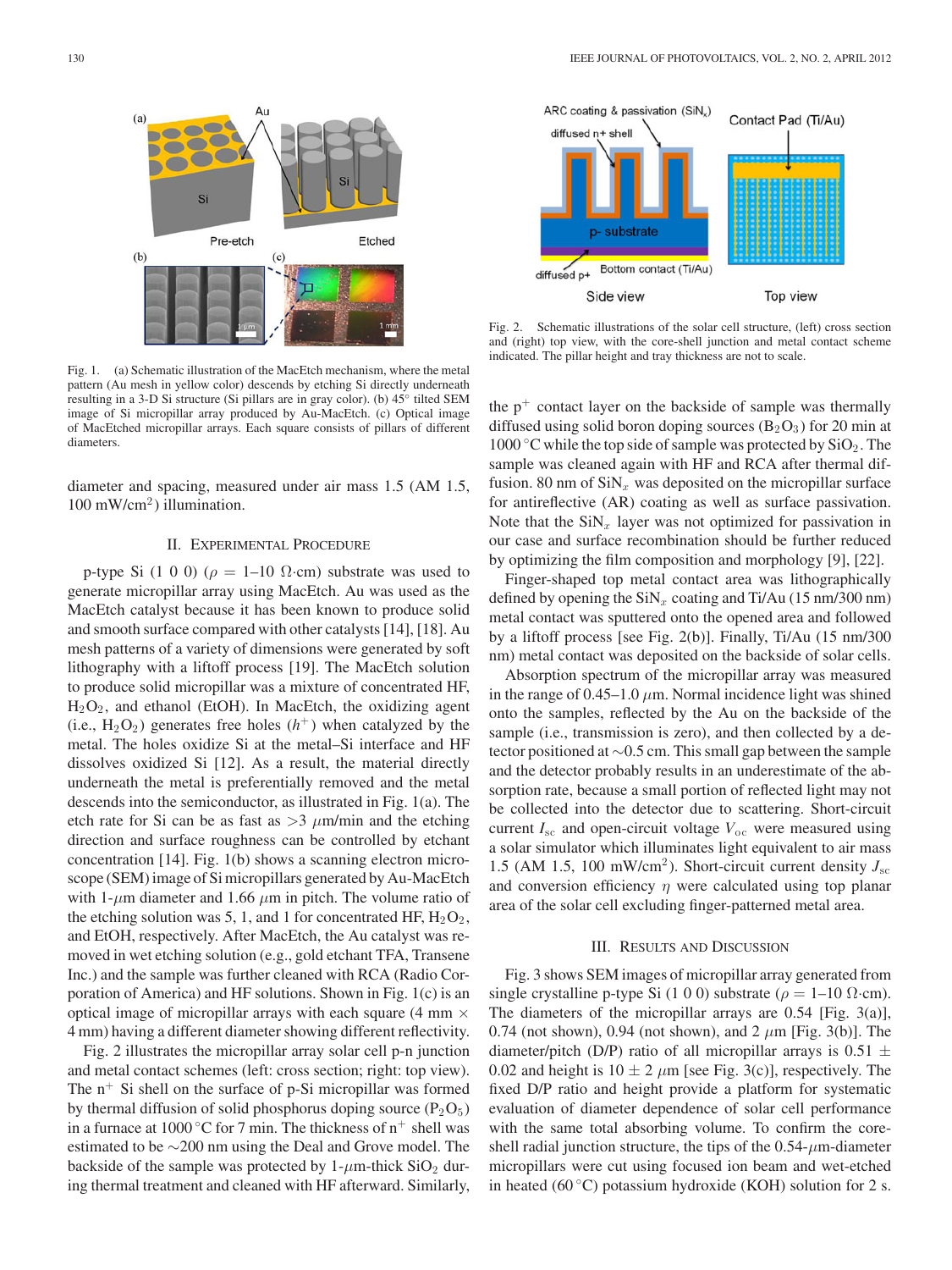

Fig. 3. Top SEM views of the (a) smallest (0.54  $\mu$ m) and (b) largest (2  $\mu$ m) diameter pillars used in this study under the same magnification. (c) 85◦ tilted SEM view of a micropillar array with highly vertical, nontapered sidewalls. (d) 5◦ tiled SEM view of hollow pillars after selectively removing the p-type cores leaving behind the  $n^+$  cylindrical shells by dipping in KOH solution for 2 s.

Because the etch rate of p-type Si is much faster than that of the n-type Si in this solution [23], the core-shell micropillars are reduced to a hollow structure after selectively removing the p-Si core, as shown in Fig. 3(d).

Fig. 4(a) and (b) shows the absorption spectra and total absorption rate for Si cells with various geometrical designs as indicated. The pillar based cells consist of a  $10$ - $\mu$ m-tall micropillar array sitting on a 40- $\mu$ m-thick Si membrane substrate. The reference planar Si cell thickness is 50  $\mu$ m. In the wavelength range measured from 0.45 to 1.0  $\mu$ m, the total absorption rate of planar Si increases from 72% to 88% as a result of  $\sinh(x)$  AR coating. Converting the top 10  $\mu$ m from planar sheet to periodic pillar arrays increases the absorption rate to more than 94%. Note that the absorption rate shows slight increase as the pillar diameter becomes smaller [see Fig. 4(b)], but the difference is insignificant  $\left( \langle 2\% \rangle \right)$ .

Fig. 5(a) and (b) show the photovoltaic responses of the processed solar cells as a function of Si membrane substrate thickness, where a micropillar array with the pillar diameter at 2- $\mu$ m and height at 10  $\mu$ m sits on top of the Si membrane substrate. The junction geometry, as illustrated in Fig. 2, consists of a core-shell p-n junction in the pillars. It can be seen that  $V_{\text{oc}}$ ,  $J_{\text{sc}}$ , and  $\eta$  of the micropillar array solar cells increase as the substrate thickness decreases from 325 to 40  $\mu$ m. This indicates that although increasing thickness naturally enhances light absorption, light-generated carriers may not contribute to the overall efficiency probably due to limited minority carrier diffusion length and bulk recombination (e.g. Auger) as previously reported [6], [24]. For planar Si cell, the optimum solar cells thickness is around 90  $\mu$ m for  $\rho = 1$   $\Omega$ ·cm and this thickness decreases for Si with lower resistivity [25]. In contrast, for the micropillar cell geometry studied here, the optimum total thickness is less than 40  $\mu$ m, thanks to the light-trapping effect of the micropillar array. Further reducing the thickness beyond



Fig. 4. Absorption spectra (a) and total absorption rate of (b) Si micropillar array based structures of various diameters, as well as the reference planar structures, in the wavelength range from 0.45 to 1  $\mu$ m.



Fig. 5. (a)  $V_{\text{oc}}$  and  $J_{\text{sc}}$ , and (b)  $\eta$  and FF, of a 2-mm-diameter micropillar array solar cells as a function of Si membrane substrate thickness.

 $40 \mu m$  could not be performed due to handling difficulties in processing. The small variation of FF with thickness shown in Fig. 5(b) is probably a result of slight variation of processing condition.

Fig. 6(a) and (b) show the photovoltaic responses as a function of micropillar diameter, for the same cell geometry as in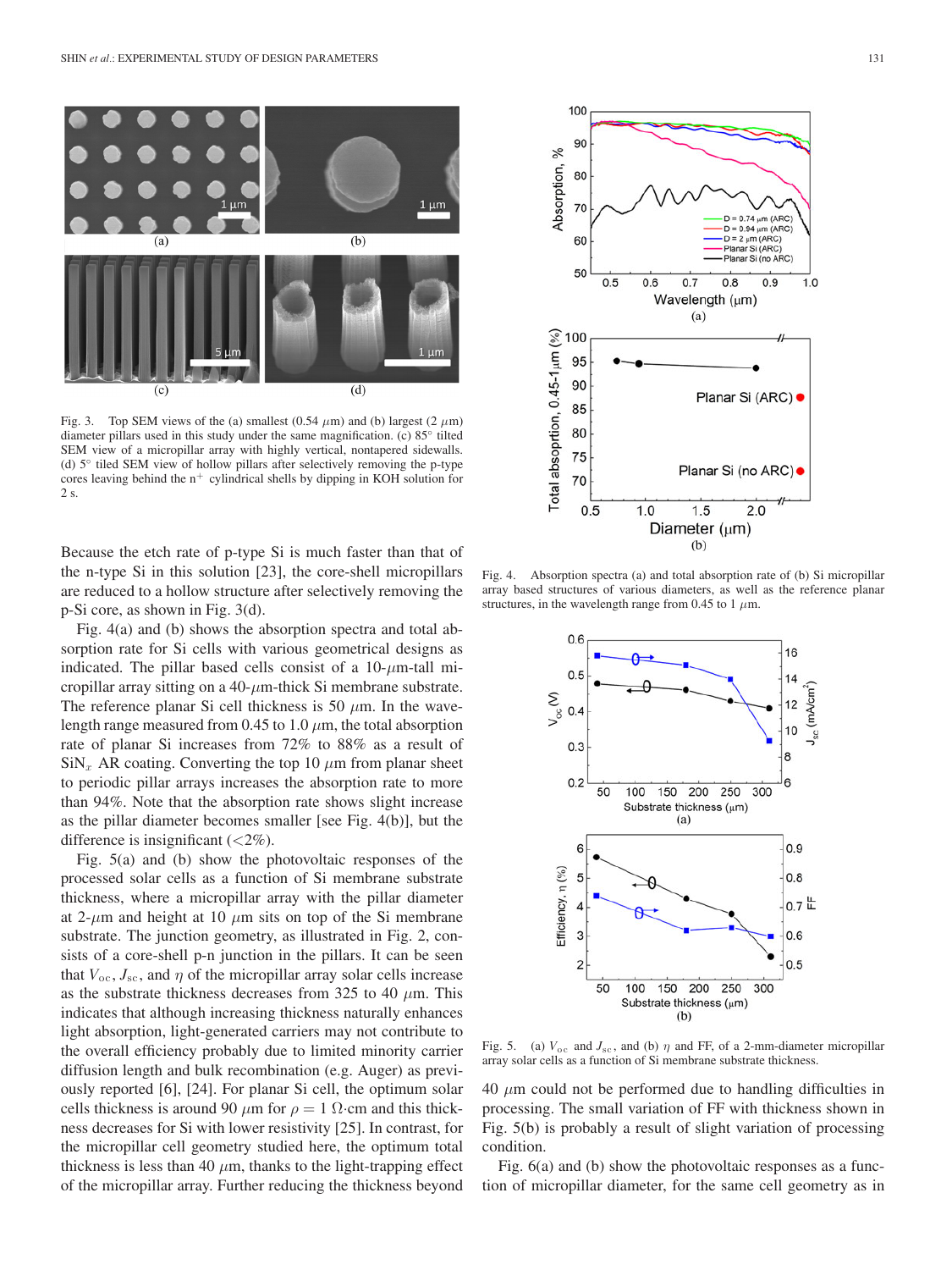

Fig. 6. (a)  $V_{\text{oc}}$  and  $J_{\text{sc}}$ , and (b)  $\eta$  and top surface area of the micropillararray-based solar cells as a function of pillar diameter.

Fig. 4(a) and (b) with a fixed membrane substrate thickness of  $40 \mu m$ .  $V_{\text{oc}}$  changes from 0.47 to 0.5 V and FF (not plotted) of micropillar solar cells are between 0.69 and 0.74 for all the diameters studied. These small variations appear to be related to processing variation rather than diameter difference. However,  $J_{\rm sc}$  increases almost linearly with diameter from 0.54 to 0.94  $\mu$ m and then starts to level off from 0.94 to 2  $\mu$ m. The total light absorption of the micropillar array is very similar (e.g., 94  $\pm$ 1%) for all diameters, as shown in Fig. 4(b). The total volume of Si after MacEtch is the same for all micropillar arrays due to the same D/P ratio and same height. Therefore, the absorption rate and total absorption volume of micropillar solar cells cannot explain the increase of  $J_{\rm sc}$  with diameter. In addition, the junction depth is smaller than the minority carrier diffusion length for all structures due to the radial junction design [6], [26], even though the fractional volume of the diffused  $n^+$  region increases with decreasing diameter.

However, surface recombination could play an important role in the *J*sc of micropillar array solar cells because the highly doped Si surface area dramatically increases for high aspect ratio micropillar arrays. Fig. 6(b) shows the calculated surface area of the micropillar array in the cells studied normalized to that of the flat surface as a function of pillar diameter. Indeed, the surface area is inversely proportional to the energy conversion efficiency of the micropillar array. This indicates that surface recombination is the dominant loss mechanism limiting the efficiency of the pillar based solar cells. A 50- $\mu$ m-thick planar Si membrane was fabricated under the same processing condition as a reference and the  $V_{\text{oc}}$ ,  $J_{\text{sc}}$ , FF, and  $\eta$  are 0.5 V, 17.1 mA/cm<sup>2</sup>, 0.76, and 6.8%, respectively. Although the efficiency (6.8%) of the planar solar cells at this total thickness (50  $\mu$ m) still exceeds that of micropillar array (up to 5.7%), the enhanced

light-trapping effect should prevail for reduced total thickness structure, as demonstrated by Garnett and Yang [5] for an  $8-\mu$ mthick structure. Moreover, by optimizing passivation schemes such as using different composition  $\text{SiN}_x$  film [22], amorphous silicon–nitrogen alloy (a-SiN<sub>x</sub>:H) layer [9], more conforming layers to the sidewall surfaces i.e.,  $Al_2O_3$ ,  $SiC_x$  [22], [27], [28], or *in situ* amorphous Si coating [29], we expect the  $J_{\rm sc}$  and  $\eta$ of micropillar solar cells exceed those of planar Si solar cells for a wide range of total thickness and different purity silicon materials.

#### IV. CONCLUSION

We have demonstrated Si solar cells consisting of MacEtch produced perfectly ordered, vertical, solid, and uniform Si micropillars of various diameters with measured energy conversion efficiency in the range of 2.5–5.7%. While approximately the same level of enhancement in absorption rate over planar structure is found for all the structures studied,  $J_{\rm sc}$  continues to increase with diameters beyond theoretically predicted optimum values [21]. This is attributed to the surface area of the micropillar array which decreases with increasing diameter for the constant diameter/pitch ratio structures, confirming that surface recombination is the dominant loss mechanism in these solar cells. This observation underlines the importance of effective passivation of Si micropillar sidewalls. The implications of this study not only should help nanowire/micropillar based solar cell designs fabricated top-down using MacEch, but also shine light on bottom-up grown nanowire-based solar cells. The simplicity and controllability of MacEtch in combination with soft lithography metal patterning makes it a manufacturable technology for fabricating nanowire/micropillar-based photovoltaic cells for better light trapping or carrier collection thus overall energy conversion efficiency.

#### **REFERENCES**

- [1] B. Tian, X. Zheng, T. J. Kempa, Y. Fang, N. Yu, G. Yu, J. Huang, and C. M. Lieber, "Coaxial silicon nanowires as solar cells and nanoelectronic power sources," *Nature*, vol. 449, pp. 885–889, 2007.
- [2] A. I. Hochbaum, R. Chen, R. D. Delgado, W. Liang, E. C. Garnett, M. Najarian, A. Majumdar, and P. Yang, "Enhanced thermoelectric performance of rough silicon nanowires," *Nature*, vol. 451, pp. 163–167, 2008.
- [3] C. K. Chan, H. Peng, G. Liu, K. McIlwrath, X. F. Zhang, R. A. Huggins, and Y. Cui, "High-performance lithium battery anodes using silicon nanowires," *Nature Nano.*, vol. 3, pp. 31–35, 2008.
- [4] M. D. Kelzenberg, S. W. Boettcher, J. A. Petykiewicz, D. B. Turner-Evans, M. C. Putnam, E. L. Warren, J. M. Spurgeon, R. M. Briggs, N. S. Lewis, and H. A. Atwater, "Enhanced absorption and carrier collection in Si wire arrays for photovoltaic applications," *Nature Mater.*, vol. 9, pp. 239–244, 2010.
- [5] E. Garnett and P. Yang, "Light trapping in silicon nanowire solar cells," *Nano Lett.*, vol. 10, pp. 1082–1087, 2010.
- [6] B. M. Kayes, H. A. Atwater, and N. S. Lewis, "Comparison of the device physics principles of planar and radial p-n junction nanorod solar cells," *J. Appl. Phys.*, vol. 97, pp. 114302–114312, 2005.
- [7] J. Zhu and Y. Cui, "Photovoltaics: More solar cells for less," *Nature Mater.*, vol. 9, pp. 183–184, 2010.
- [8] W. I. Park, G. Zheng, X. Jiang, B. Tian, and C. M. Lieber, "Controlled synthesis of millimeter-long silicon nanowires with uniform electronic properties," *Nano Lett.*, vol. 8, pp. 3004–3009, 2008.
- [9] M. C. Putnam, S. W. Boettcher, M. D. Kelzenberg, D. B. Turner-Evans, J. M. Spurgeon, E. L. Warren, R. M. Briggs, N. S. Lewis, and H. A.